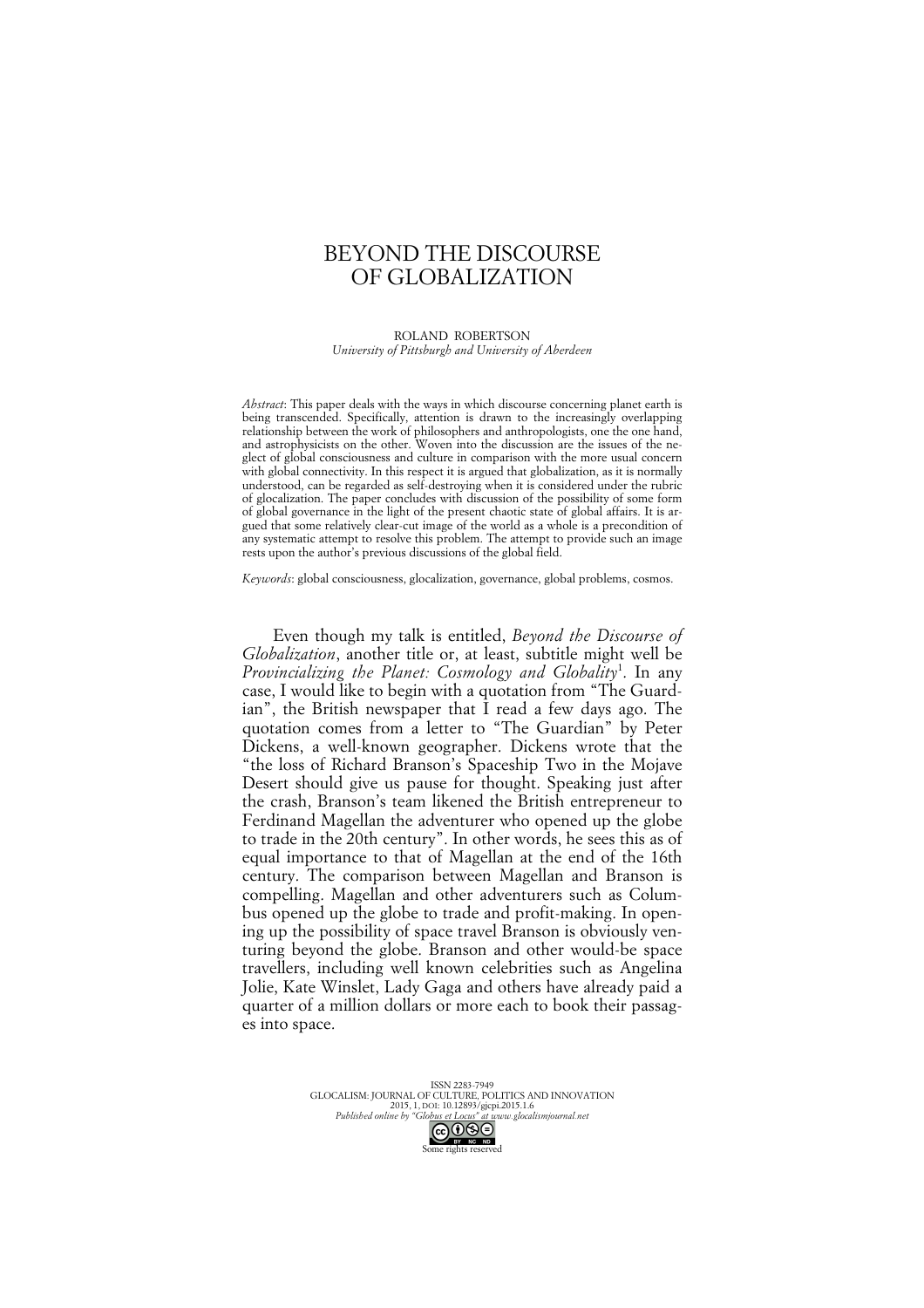#### ROLAND ROBERTSON

It should also be noted that there is a completely separate contemporary mission, the Mars One Project. This is conceived of as a one-way mission to Mars and is intended to be an exploration of the possibility of populating Mars and other planets. This project is being financed by a Dutch non-profit organization. There are, of course, quite a large number of ventures of this kind. The latter have been analysed, to a large extent, by Dickens and James Ormrod (2007) in terms of their idea of the *humanitization* of the universe. This is a phrase that has been popularized by some scientists in their discussion of "space colonization".

As Dickens and Ormrod argue in their book of 2007, *Cosmic Society: Towards a Sociology of the Universe*, much can be learned from exploring and speculating about what lies outside and beyond planet earth. My own reason for being particularly interested in this approach at this time is primarily because globalization centers (only) upon the word "globe". So the idea of globalization is, in this sense, confined to planet earth. It is more than worth mentioning here that one of the significant influences in thinking about the globe per se was a journal launched by the Saint Simonians in France towards the end of the 19th century; a journal which was simply called "The Globe"*.* The latter was founded because of the opening of the Suez Canal, which the French regarded as a French innovation (which it largely, but not entirely, was). Of course, the development of the Suez Canal opened up a number of new trade routes and in fact it made it possible for thinkers, particularly French ones, to think of the world as inhabitable by all people. In other words, all those considered to be human could be joined together, if only indirectly.

What I want to emphasize at this point is that so much stress has been placed in the study of globalization on what is called either connectivity or interconnectedness; although the introduction of the concept of glocalization is an important corrective to this. We are used to defining globalization as a process of increasing connectivity, or increasing interconnectedness, across the world as a whole. I accept the importance of connectivity, but I want to emphasize a very important missing link in this equation. That is the notion of global consciousness – our *awareness* of belonging to this planet, of being part of this planet or dwelling on it. Roughly speaking, I refer to this as a matter of global culture, and I emphasize global culture because, until quite recently, when we have heard the word "globalization" used in newspapers, on TV, via the in-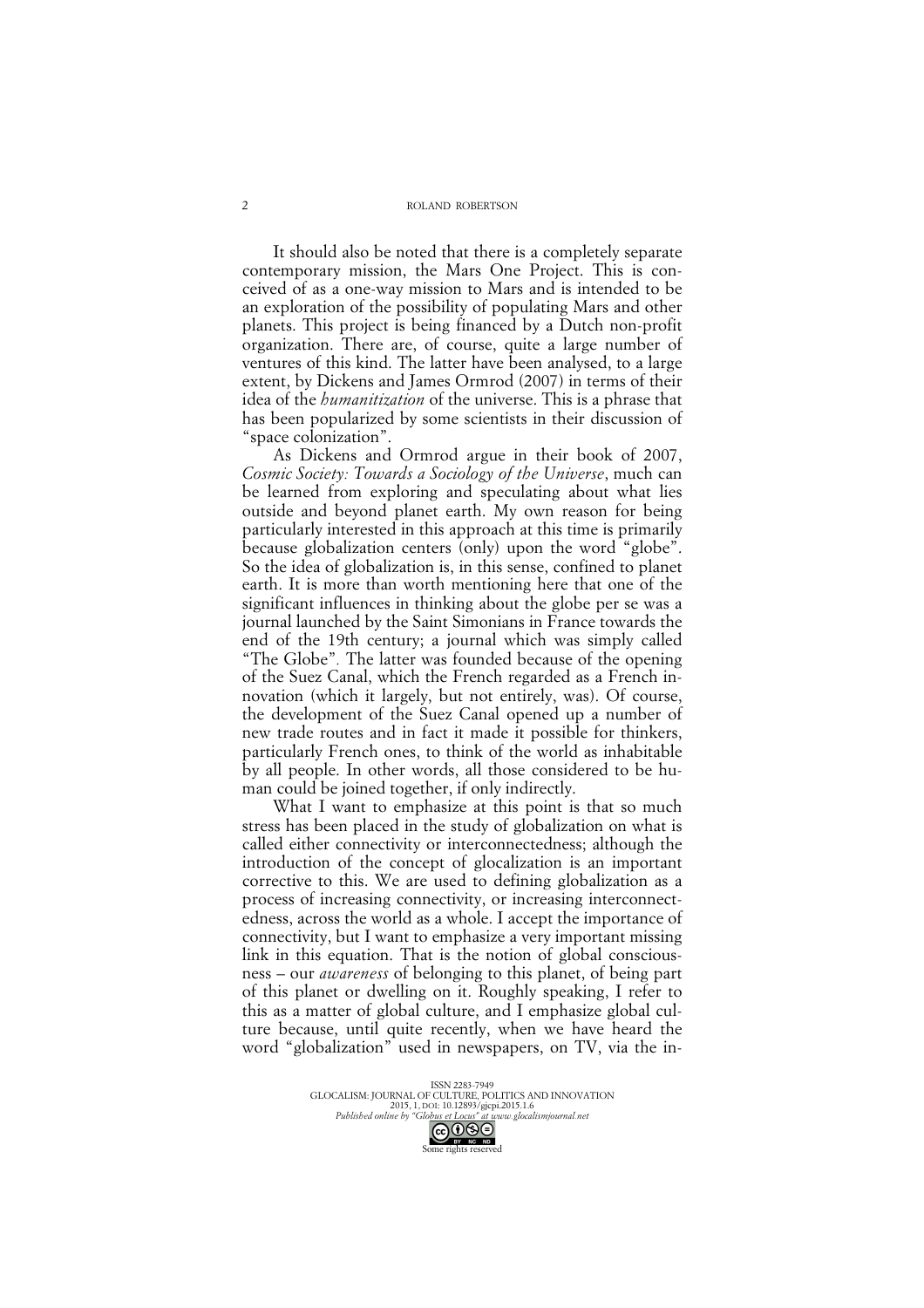ternet, on the radio and in everyday conversation, we tend to think of it as something which is sweeping all over the globe and overwhelming local and particular cultures. Many people here will recall that in the early 2000s a large demonstration was to be held at the meeting of the G10 in Genoa. This, however, was more or less cancelled because of considerable violence and the death of at least one demonstrator. It should be noted that the Genoa event followed upon the well-publicized demonstrations that had occurred shortly before in 1999 in Seattle, USA. The demonstrations in Seattle were widespread, drawing in people from countries from many parts of the world but, in particular, from the USA itself, in order to demonstrate against the World Trade Organization meetings of that year. This was thought at first to be a demonstration against global capitalism. But something was very significant about the Seattle demonstrations and other similar demonstrations that have occurred since. The significance lies in the fact that people steadily began to realize that they constituted a large collectivity, with supporters and followers from various parts of the world. They recognized that even though they were, for the most part, ostensibly demonstrating against an economic phenomenon, they were actually coming together in cultural, political and social terms. It was at that point that observers and participants began to talk about "globalization from below".

From my point of view, and because I had been writing about globalization for many years before that, this realization was of great satisfaction to me; and not merely for political reasons, because I did sympathize with the demonstrators against the WTO. It was of considerable interest to me in an academic sense because I thought that people had at last begun to recognize that globalization was and is not simply an economic phenomenon. In other words, as I have consistently maintained since at least the early 1980s, globalization is what we should call a multidimensional issue; the major dimensions being: yes, the economic; yes, the political; yes, the social, and, of even more importance, the cultural. In other words I would reverse the conventional order and say, "cultural, social, political, economic". My reasons for this are too complicated to discuss in any detail in the present context. Nonetheless it should be noted that I give strongest priority to thinking about the world as a whole and its "environs" in cultural terms. However, to a large extent the priority given to culture should become increasingly prominent in the rest of this presentation.

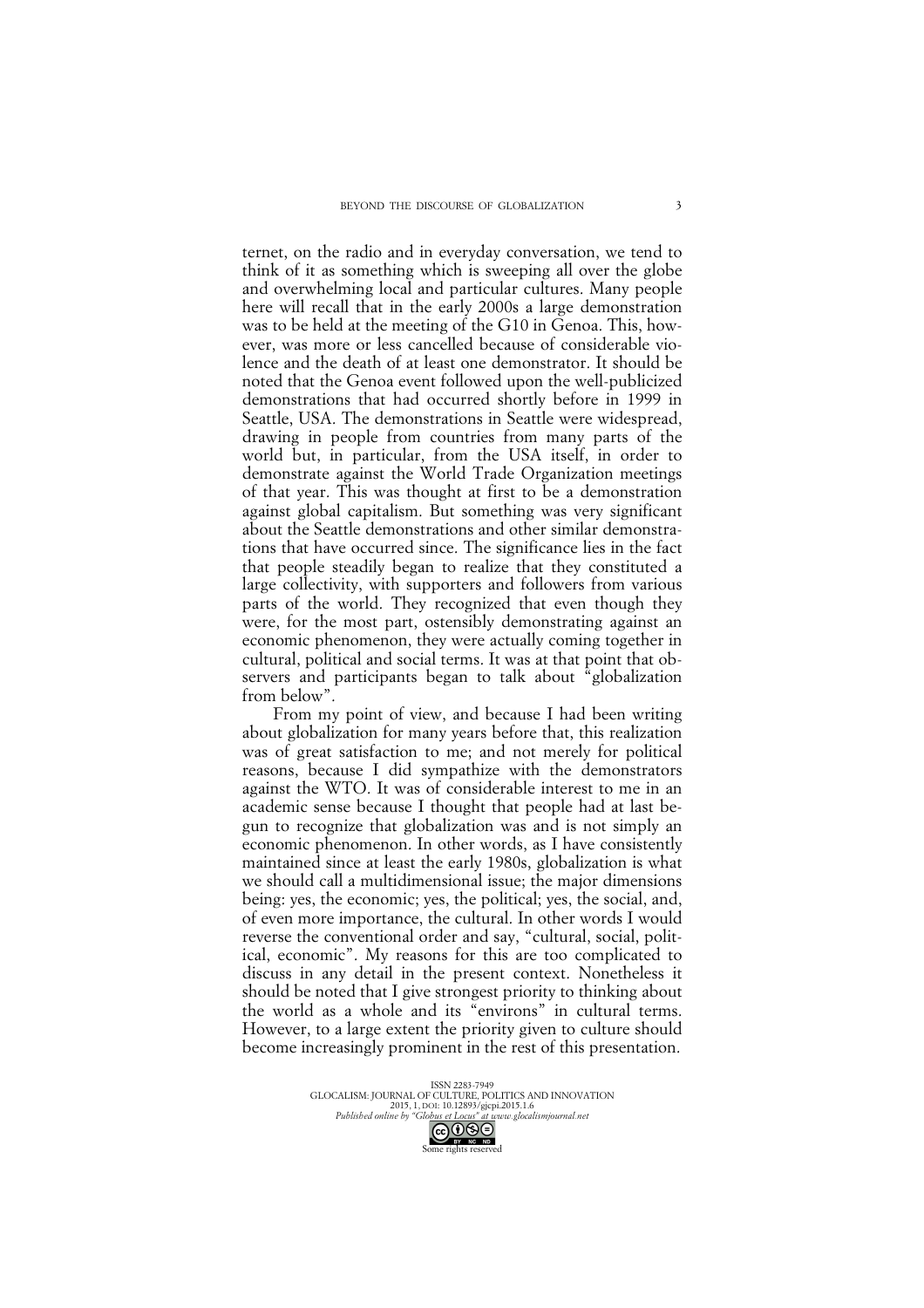#### ROLAND ROBERTSON

As I have already remarked, I think that much of our concern now should be with what lies *beyond* this planet. There is much contemporary discussion – not merely of space exploration and travel, and science fiction – but also the growing sense that we are just a little dot in the cosmos as a whole, in what some people call the multiverse or series of universes. (See Roberto Unger and Lee Smolin, *The Singular Universe and the Reality of Time*, 2015). I should emphasize that, in this connection, I am presently trying to become rather more expert in the field of astrophysics. With regard to the latter, I think that in the future people claiming to be dealing with globalization – or, indeed, glocalization – will need to know a great deal more about that particular discipline. One of the exceedingly few books that at least begin to take this argument seriously is that of Dickens and Ormrod (2007*).* Later, however, I will enter some reservations about the latter.

It is at this point that I must accord considerable praise to the very important institution that has been established here in Milan, namely *Globus et Locus* and its production of an important on-line journal, "Glocalism: Journal of Culture, Politics and Innovation"*. Globus et Locus* is attempting to bring together the natural-scientific aspects of globalization and glocalization together with more social-scientific and humanistic aspects of the world as a whole, with a view to greatly improving the latter. This is what I am largely concerned with here. The great Marxist thinker, Rosa Luxemburg, observed that the accumulation of capital could not continue ad infinitum, largely because there would come a time when the resources of the earth would be exhausted and depleted. Exploitation would continue, but would eventually come to an end. (This kind of observation was not at all uncommon in the early years of the twentieth century. To take but one example, the highly influential German intellectual, Max Weber, had remarked a few years earlier than Luxemburg that human life would remain in the same condition until the last ton of fossilized fuel had been burned.) In her book, *The Accumulation of Capital* (1951) Rosa Luxemburg very briefly discussed the possibility of life beyond earth – or at least implied this. This could possibly have meant that the earth no longer had what she called "an outside" – it would not have a capitalist realm, in the conventional sense, in which investments could be profitably made. These comments by Luxemburg have proved to be remarkably prescient, for in a sense she anticipated the theme with which we have become increasingly concerned, i.e. the

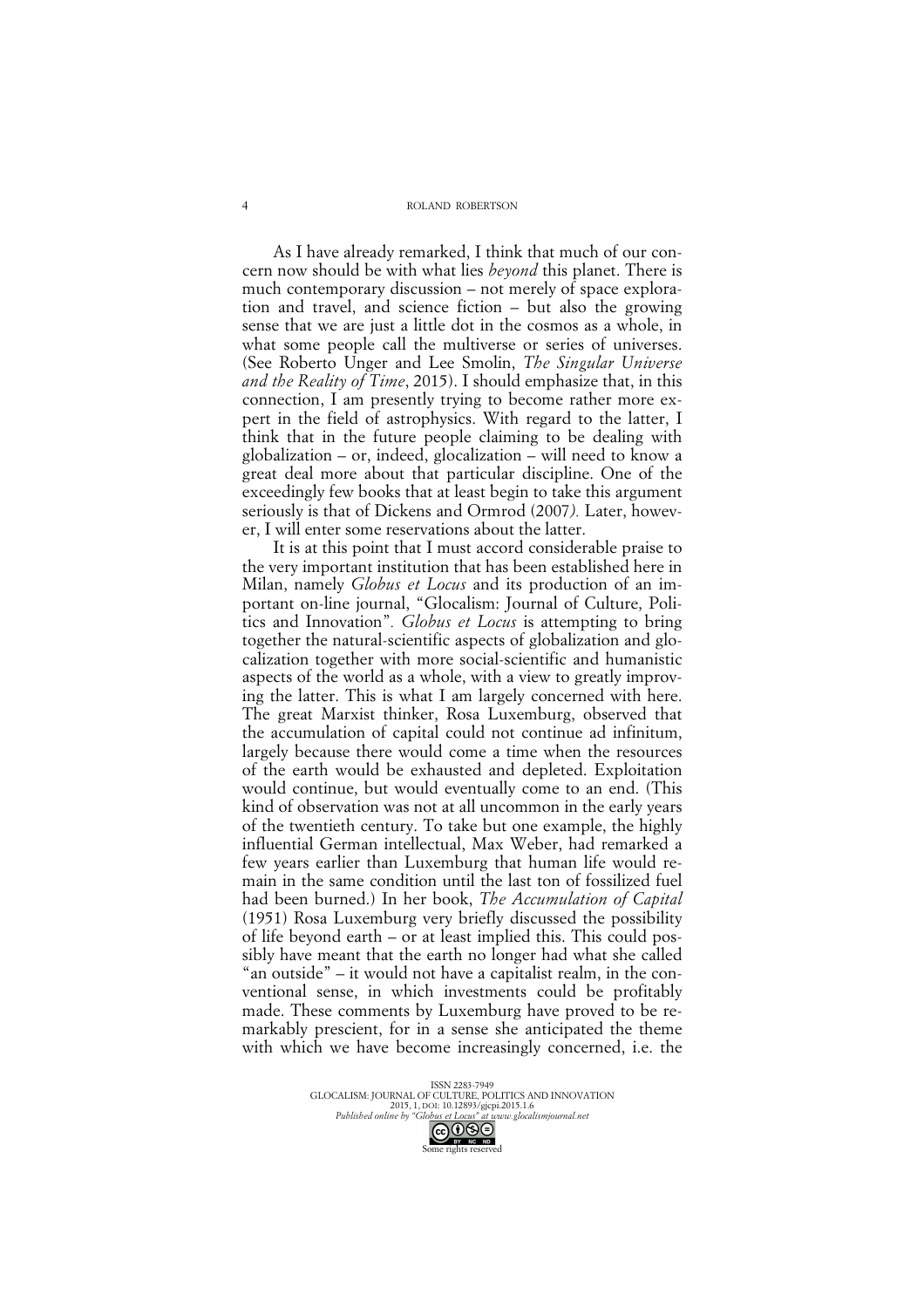theme as to what lies beyond the planet which we inhabit – not merely for economic reasons but also for cultural, social and political ones. However, my approach departs from Marxist or neo-Marxist approaches as exemplified in the book by Dickens and Ormrod (2007). The latter authors concentrate upon space exploration as a form of imperialism. While this is not entirely unfruitful, my own view is that it is much too narrow. To put it very simply theirs lacks, *inter alia* anthropological considerations. The argument of Dickens and Ormrod (2007) takes as one of its staring points the claim that capitalism expands into outer space as a result of its contradictions. They claim that the "humanitization" of outer space is the product of crises, particularly the attempt to re-assert "hegemonic authority".

As I have remarked, most analytical approaches to globalization place great, if not increasing, emphasis on connectivity. Whilethis is indeed a significant feature of globalization, I argue here that this focus has been perpetuated at the cost of the minimization of global consciousness. However, the latter cannot be fully appreciated without due attention to the position of the world in the wider universe. In this presentation, I attempt to approach this in terms of recent thinking about the cosmos. There are two aspects, or basic approaches, to the issue of the cosmos. The latter issue is the more physical, the more material sense of the cosmos as a place "out there", as a kind of material concept which is studied in detail by astrophysicists and related specialists. On the other hand, the term cosmos can have a very different meaning, one that is much more concerned with the anthropological and spiritual aspects of the cosmos. In other words, all peoples, wherever they are located, wherever they may reside on this planet, have always had, as global anthropologists have shown us, particular conceptions of the creation of the world, where the world is going – a kind of teleological conception of the world.

What is coming to be realized is well-expressed in a very important book by Adam Frank, *About Time* (2011). In this volume he asks one very simple, but very important, question: what were people thinking about with regard to the origins of the world before the concept of the Big Bang? As Frank remarks "the knife-sharp separation of science from other human endeavors such as art, politics and spiritual longing is too abstract to be true or helpful". He goes on to contend that we need a glimpse of the ways in which our science shapes and is shaped by experience *and the culture it creates.* Frank clinches



5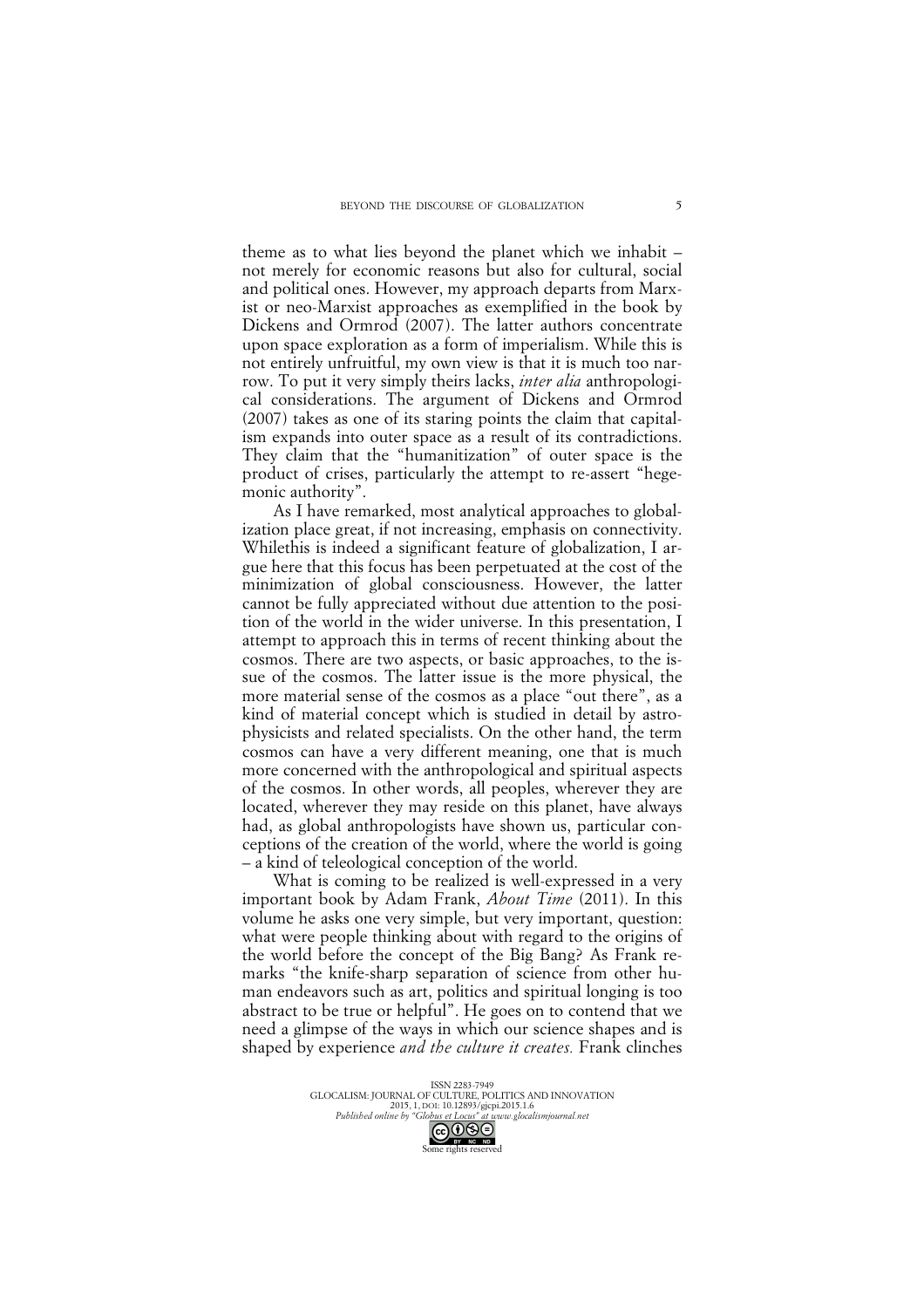his point by saying that this task "demands we ask the deepest questions of all about the nature of time, the cosmos and their beginnings" (Frank, 2011: xv).Obviously there were various myths and ideas about creation long before the concept of the Big Bang was postulated. This theme is particularly evident in the book by G.R. Evans, *First Light: A History of Creation Myths from Gilgamesh to the God Particle* (2013). However, I will not go into the whole discussion about the attempt to discover the God Particle. All that needs to be said here is that myths are the oldest components of cosmology – more accurately – cosmogony. Indeed, it is very striking that there is a present trend for books and articles to be composed and coauthored by philosophers, and anthropologists, on the one hand, and astrophysicists or physicists, on the other (e.g. Nancy and Barrau, 2015 and Unger and Smolin, 2015. See also Nagel, 2012 and Frank, 2012).

Along such lines we may speak specifically about the relativization of planet earth. Although the word relativization has become quite common, there are still some who apparently have difficulty in understanding this term, so a brief explication is in order. When we say that something is being relativized, or is in the process of relativization, what we are in effect saying can be illustrated thus: "I stand for a particular principle, I have a strong idea about something or other, whether it is God, sexual conduct, or anything". If somebody then comes along and says: "I have a completely different point of view, indeed an opposite point of view to yours", we must ask what the person does who had the original idea. What did he/she do about this challenge that comes from the opposite end of the spectrum. These are two highly conflicting positions. He/she can say, on the one hand: "I stick steadfastly to what I believe, no matter what you say". This is what is widely known nowadays as fundamentalism, at least since the explicit rise of Fundamentalism in the USA in the early twentieth century. On the other hand, at the other extreme it may be said that "Your idea is just as valid as mine and you have a more or less equal right to hold it". This is what is called relativism – namely, the principle that every idea or commitment is relative to another. I think that it is very unwise to go to either extreme.

Both of these extremes are analytically unfruitful, even though for a considerable amount of time relativism was accepted in parts of the academy, notably in the discipline of anthropology. Aspects of this problem have been cogently expressed in a well-known article by the anthropologist, Clifford

> ISSN 2283-7949 GLOCALISM: JOURNAL OF CULTURE, POLITICS AND INNOVATION 2015, 1, DOI: 10.12893/gjcpi.2015.1.6 *Published online by "Globus et Locus" at www.glocalismjournal.net*

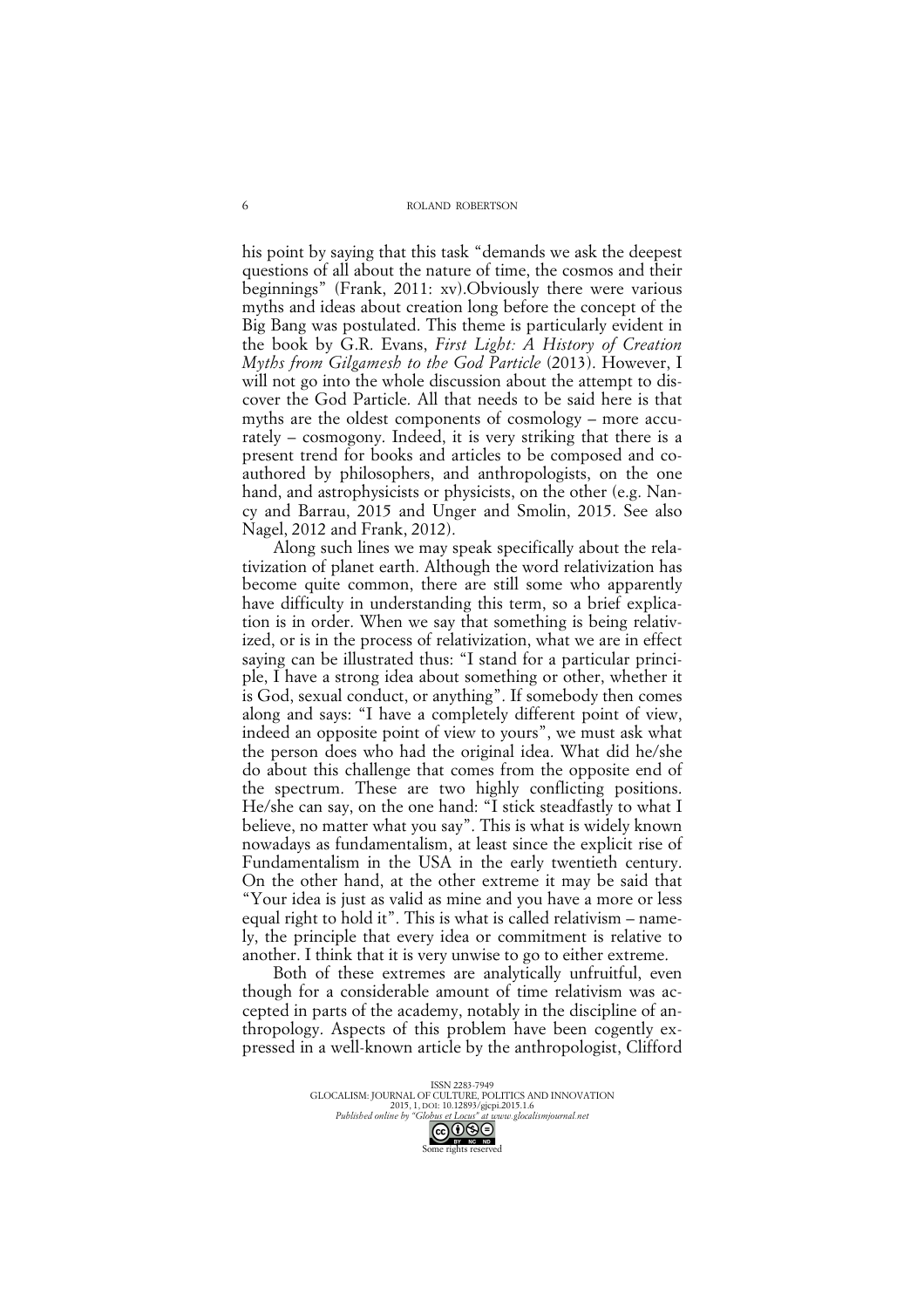Geertz where he addresses the issue of what he calls anti-antirelativism. Specifically, Geertz (1984) is strongly opposed to those who oppose relativism but he is even more concerned to put anti-relativism in its place. More generally, I wish to emphasize that I regard relativization as being the major, general dynamic in the whole process of globalization, emphasizing that it is a multidimensional phenomenon. In arguing in this way I am maintaining that globalization, as well as glocalization, can be fruitfully regarded as inevitably involving processes of contextualization, placing what is the case at a particular point in time in a broader framework. In other words, globalization has historically proceeded by ideologies, institutions, and other such phenomena being overtaken by "successors", which make the "items" concerned unstable. In fact, we presently live in a world of increasing instability and uncertainty – hence the ubiquity of fundamentalism in our time, as well as culture wars in every part of the world.

It is certainly worth mentioning at this stage that globalization has very often been used as a "blame word", in the sense that numerous so-called social problems – such as teen pregnancy, crime, traffic congestion, etc. – are characterized as being the consequences of globalization. In this respect it is very important to stress that globalization also produces diversity and heterogeneity. In fact, recognition of diversity and heterogeneity has become much more common in recent years. One of the main reasons for this – indeed, perhaps the principal reason – is that introduction of the concept of glocalization into our discourse has done much to cancel many of the once – strong claims as to the homogenizing effect of globalization. I could provide numerous examples of the ways in which, either directly or indirectly, glocalization has been seen as a corrective to the homogenizing effect of globalization. However, one particular example should suffice. In the early 2000s upon arriving at Narita airport near Tokyo I purchased a copy of the English-language newspaper, "The Japan Times". I was immediately surprised (as well as pleased) to see that on the front page the editor had claimed that "a new word" had entered Japanese discourse. The new word was no less than "glocalization". The latter's significance was stated to be a way in which native Japanese traditions could be preserved in the face of the homogenizing effects of Westernization and/or globalization. For me, this was particularly interesting – not to say paradoxical – for the simple reason that it was from Japanese business discourse that I myself had ob-

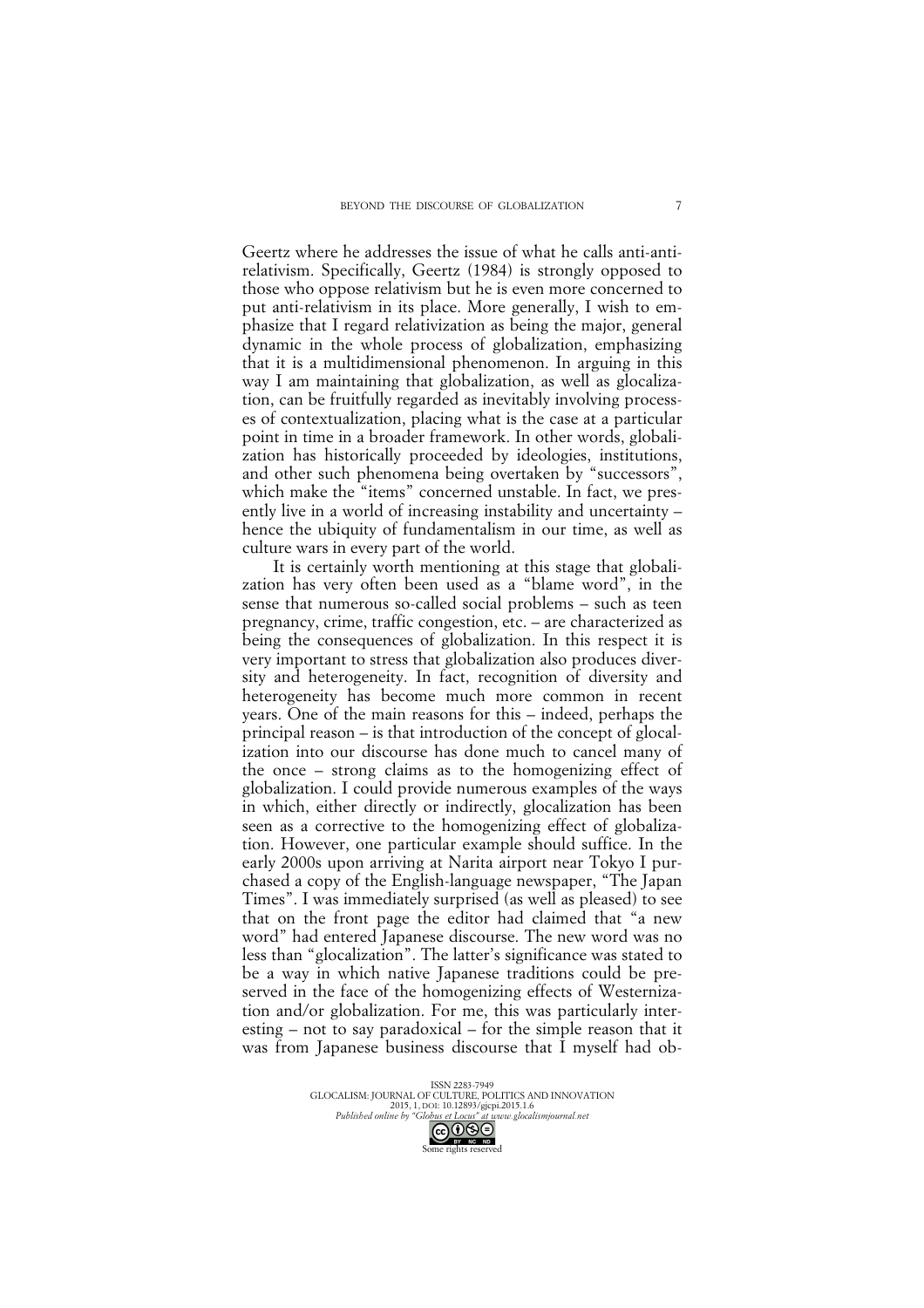tained the alleged new word glocalization some ten years earlier. More specifically, the Japanese term for glocalization was, I had discovered in the early 1990s, *dochakuka*, a word that means, almost literally, to indigenize.

Turning directly to Europe we find much opposition presently to the whole idea of the European Union. In fact, opposition to the latter within the Union itself is a kind of microcosm of world-wide opposition to globalization; although I have attempted myself to apply the concept of glocalization to these various oppositions (Robertson, 2014<sup>b</sup>). Many of these oppositional movements are very right-wing although a few are of the left. In any case, the desire to thoroughly reform or actually leave Europe has been centered upon the so-called problem of immigration, or free movement among European nations. The general idea is that if immigrants are expelled – or, at least, strongly resisted – all will be well. In other words, there is a strong nativistic sentiment all over Europe, involving the very nostalgic, reactionary idea that traditional ways of living should be restored. This is the broad approach that I have adopted in my most recently published book *European Glocalization in Global Context* (Robertson, 2014<sup>b</sup>).

In my work on globalization and glocalization up to the present I have worked with the concept of the *global field.* There are four components to this: nation-state; individual selves; the system of international relations; and finally, but not least, humankind. I would like for a moment to address the topic of the nation-state since many academics and politicians think of the nation-state as disappearing under the impact of globalization (or, more narrowly, Europeanization). It should be emphasized that I thoroughly

disagree with this – unfortunately, very influential – proposition. My own position is that the nation-state is being reconfigured and altered under the conditions of globalization and Europeanization. In fact, these reconfigurations are best regarded as involving glocalization with increasing clarity. It would not be appropriate here to explore the other components of the global field. I simply wish to emphasize that globalization/glocalization are processes which have been thought of as occurring on planet earth. I would only say here that the relationships between the nation-state, individual selves, the international system of societies, and humankind, change over time and become increasingly problematic and difficult for humans to handle. A particularly vital aspect of this general picture is that individuals no longer belong simply to societies,

> ISSN 2283-7949 GLOCALISM: JOURNAL OF CULTURE, POLITICS AND INNOVATION 2015, 1, DOI: 10.12893/gjcpi.2015.1.6 *Published online by "Globus et Locus" at www.glocalismjournal.net* Some rights reserved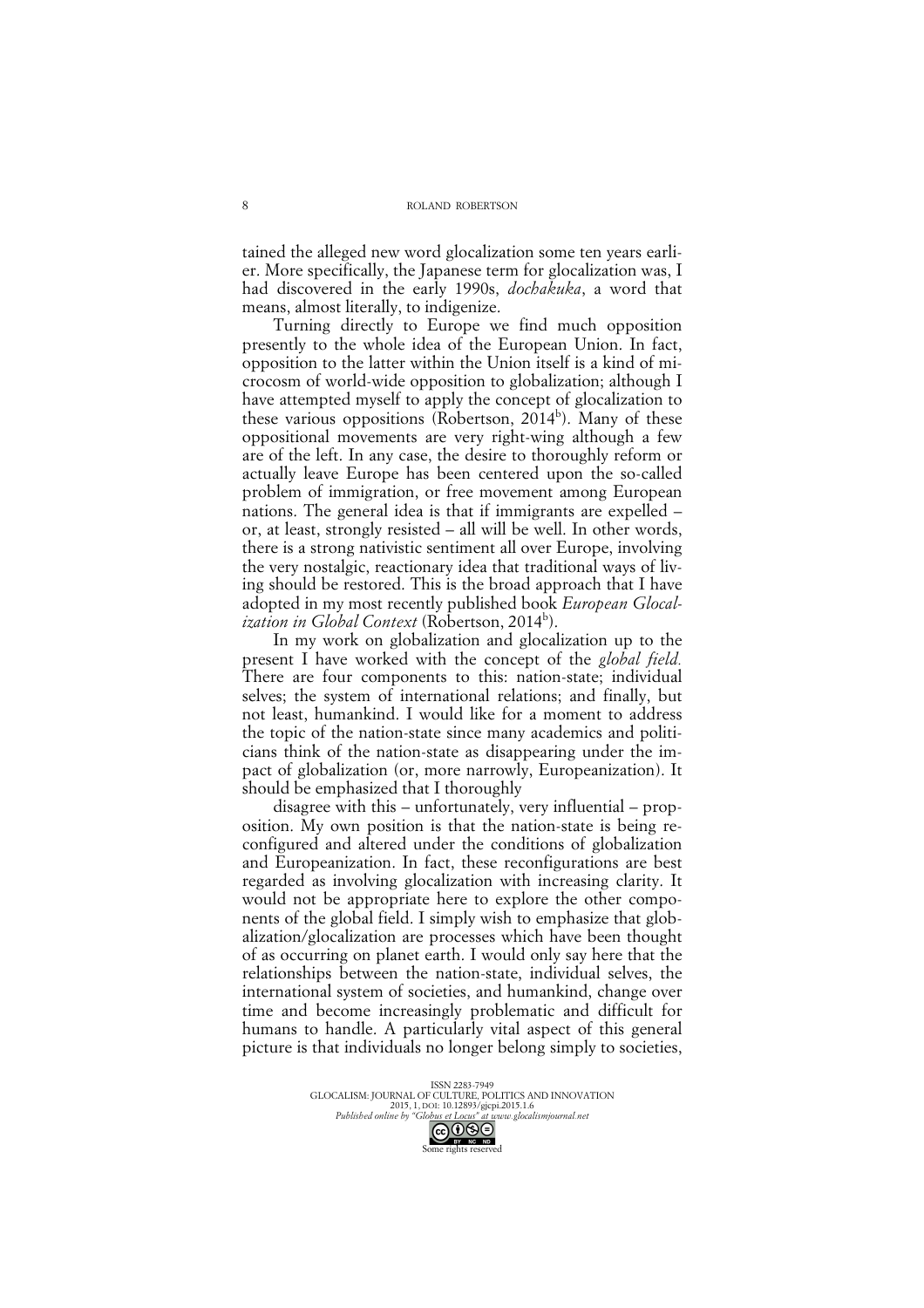in spite of "extremist" rejection of such an idea. In varying degrees individuals are "torn" between their attachments to the four components of the global field. This dilemma that characterizes the sentiments of "global citizens" has become increasingly intense and apparent since the late nineteenth century; although the idea of global citizenship is a very old one. To put it succinctly, even bluntly, we must learn to live in a vigilant condition of ambivalence.

The form of the global field and its apparent but changing stability makes the entire issue of global governance particularly acute. I should remark, however, at this stage that the global reach and extent of world wars has both enhanced the need for global governance and at the same time made it increasingly difficult. The chaotic state of world affairs – particularly with regard to geopolitics and geoculture – has a great bearing on this issue. In any case it must be pointed out that what I have called in my own writing the take-off period of modern globalization occurred during the period lasting from the eighteenth century until the nineteen twenties (Robertson, 1992).

I now take a closer look at the theme of glocalization. It is particularly striking to me that the theme of the "glocal" has been adopted and pursued very evidently in Italy and I have direct and personal evidence of this trend in Rome and Milan. In both of these cities work has been produced that has greatly promoted and advanced the study of glocality and glocalization. I feel very secure in saying that the concept of the glocal is one of the most important of our time. Having just edited a book on Europeanization *as* glocalization (Robertson, 2014<sup>b</sup>), I am even more convinced that the glocal perspective is vital to our understanding of the present state of the world as a whole. This understanding is not merely an academic one, for it clearly now has very significant political, practical use; although it should be stressed that it was almost certainly in the sphere of business and business studies that the idea of glocality and glocalization was first fully realized. In any case, adopting the glocal perspective enables us to gain a new purchase on such crucial issues as the sustainability, indeed the survival, of the European Union.

Taking a much broader historical and geographical perspective, even though this example may be quite controversial, we can see that the so-called world religions – at least the Abrahamic ones – can be regarded as glocalized versions of monotheism. This theme and the more or less simultaneous

> ISSN 2283-7949 GLOCALISM: JOURNAL OF CULTURE, POLITICS AND INNOVATION 2015, 1, DOI: 10.12893/gjcpi.2015.1.6 *Published online by "Globus et Locus" at www.glocalismjournal.net* Some rights reserved<br>Some rights reserved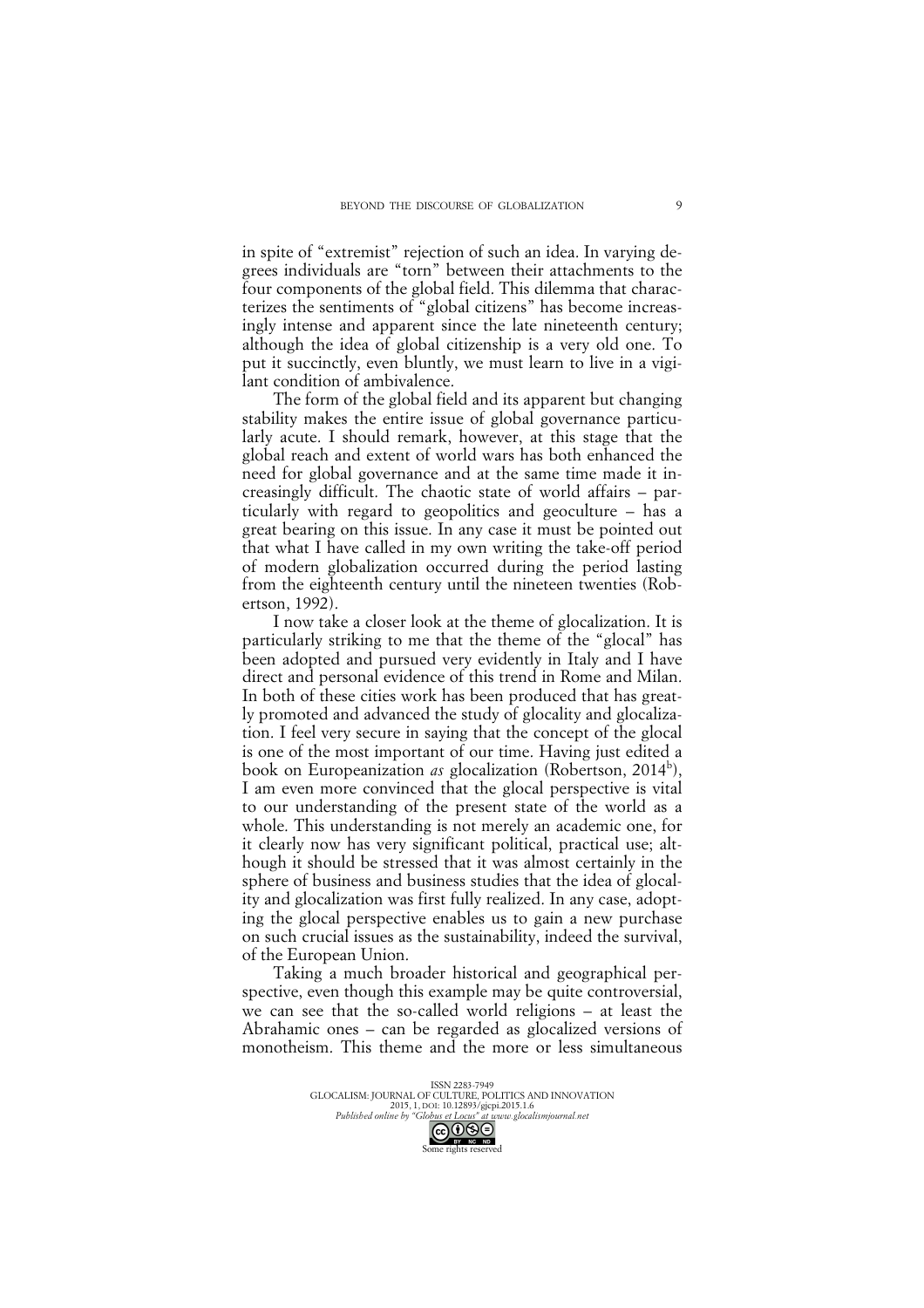rise of other world religions can usefully be regarded as glocal versions of the same mode of understanding the world as a whole, including its creation and origin.

Very significantly the organization *Globus et Locus* and its journal "Glocalism" are thinking in this way but not necessarily in precisely these terms. Perhaps the best example of this is the whole debate about global warming and climate change, a debate that began a long time ago with concern about the depletion of the ozone layer and is now becoming very broad and increasingly significant, with a large set of worries and concerns about food supply, water supply, salination and so on. In these particular ways we have begun to think increasingly about the *habitus* in which we live, the habitus being planet earth; but particularly in relation to the "world(s)" beyond. This is, at least in part, one of the ways in which talk of the post-human is increasingly on the academic agenda (Braidotti, 2013; Fuller, 2011; Coustenis and Encrenaz, 2013). In any case, many medical developments are occurring with respect to phenomena such as prosthetic limbs and various modifications of the human body. Historically speaking, what are presently known as cyborgs have been quite common both in mythology and reality. In other words, beings that are both human and more-than-human have been imagined for many, many centuries. However, it is only quite recently that cyborgs have been regarded as full-fledged beings and ubiquitously so. More specifically, it is only in recent decades that cyborgs have become a definite focus for academic study, even though the "robot problem" has been growing exponentially for fifty years or more.

So, all-in-all, we have reached a kind of post-global stage, one which is, indeed, closely connected to the idea of a posthuman stage. However, none of this indicates that the nationstate is in decline. In any case, that does not mean that there cannot be, at least in principle, peace among nations.

I turn now to more direct discussion of the main topic of the present issue of this journal: global polity and policies. Generally speaking, this theme is related to the much debated contemporary phenomenon of global governance; but one of the specific questions raised in relation to this topics whether it is possible to identify a ruling global community and the issue of the origins of the world's objectives. These are, indeed, crucial but highly problematic questions.

For many centuries, if only intermittently, there have been proposals for the shaping of the world as a whole. In my own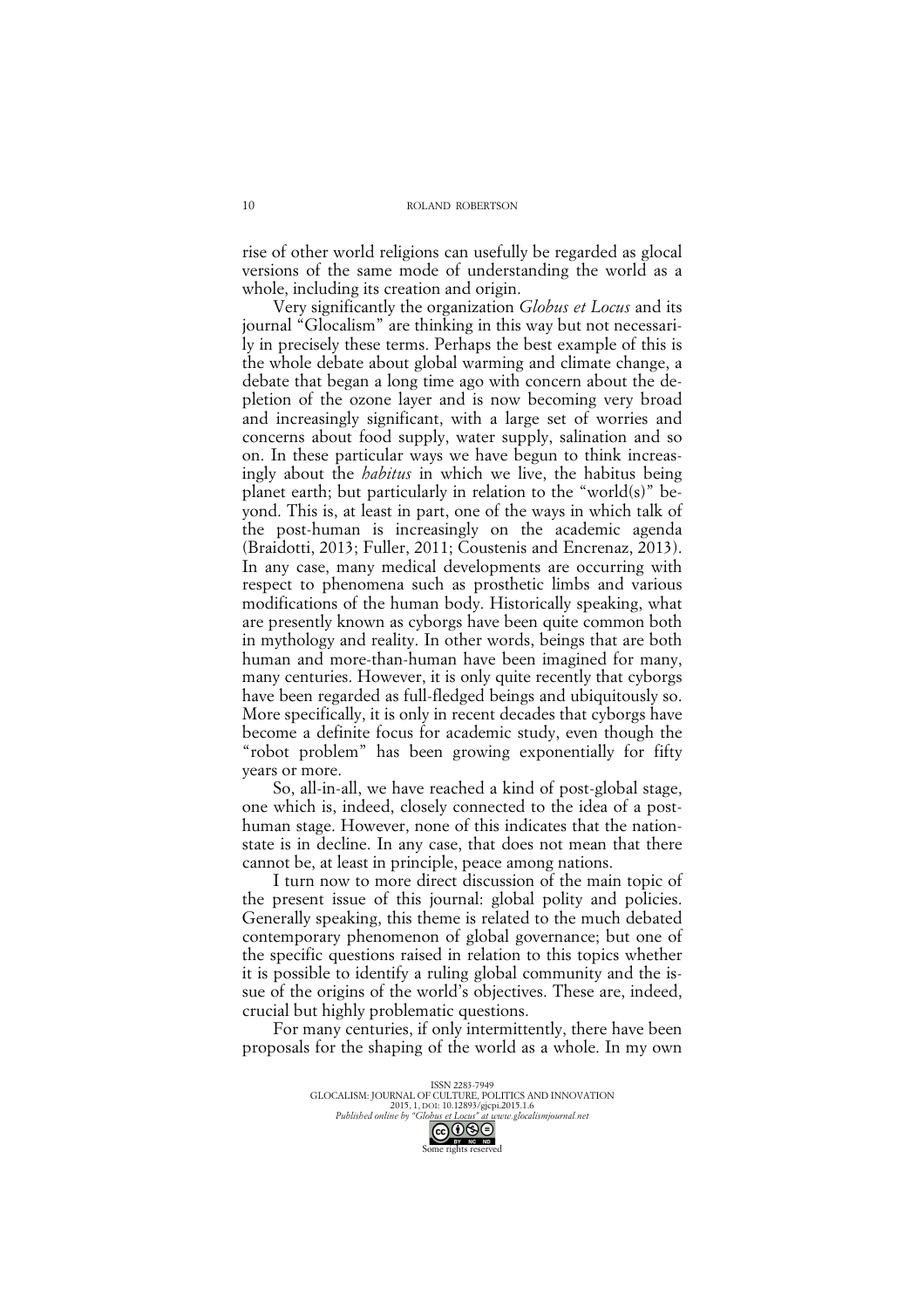work I have specifically dealt with this issue by outlining a schema of world order (Robertson, 1985, 1992ª, 1992<sup>b</sup>: 61-84). This schema involves depicting the world as a whole in terms deriving from my conception of the global field that I have previously identified. The main point of this depiction has been to ground the possibility of some kind of global governance or polity in the "reality" of the world as it has "evolved" over a very long period of time. This orientation rests on the point that there is little or no reason for making what would seem to be utopian proposals of the world polity without very serious attention to present world reality, including present thinking about what has been called by Dickens and Ormrod (2007) the humanitization of the cosmos. On the other hand, there is much to be said for what has been claimed to be a new form of utopianism – a more realistic form, one that rests much more on empirical reality than previous forms of utopianism. The latter way of thinking might well apply to empirically based attempts to envisage a global ethic with corresponding modes of governance (cf. Robertson, 2001). Kishore Mahbubani's *The Great Convergence* (2013) almost certainly falls into this category. Indeed, Mahbubani's volume is one of the more serious and realistic attempts to envisage numerous and formidable problems as well as the hopes for a genuinely global polity. Mahbubani particularly attends to the question as to whether geopolitics will derail convergence. This is, indeed, a pivotal issue. Even though Mahbubani seriously attends to the issue of new contemporary forms of imperialism, notably those engaged in by the Chinese at the present time (cf. Mishra), he nonetheless is very optimistic about the possibility of achieving a much more empathic this-worldly civilization. In his volume (Mahbubani, 2013: 259) ends with his claim that we will "in the next few decades (...) increasingly realize that our village is a world and not that our world is a village". This is based upon the condition that increasingly the world will continue to shrink and that technology will eliminate distance. I would argue that that these contentions are worryingly over-utopian themselves. Nonetheless, the search for what is called a new global civilization is certainly to be praised, even though this particular idea is not at all original.

Another kind of proposal concerning a new kind of world is that proposed by Mazower (2012) which involves the tracing of previous attempts to establish forms of world organization, more specifically, governance. Understandably and presciently Mazower ends his volume with a discussion of the cri-

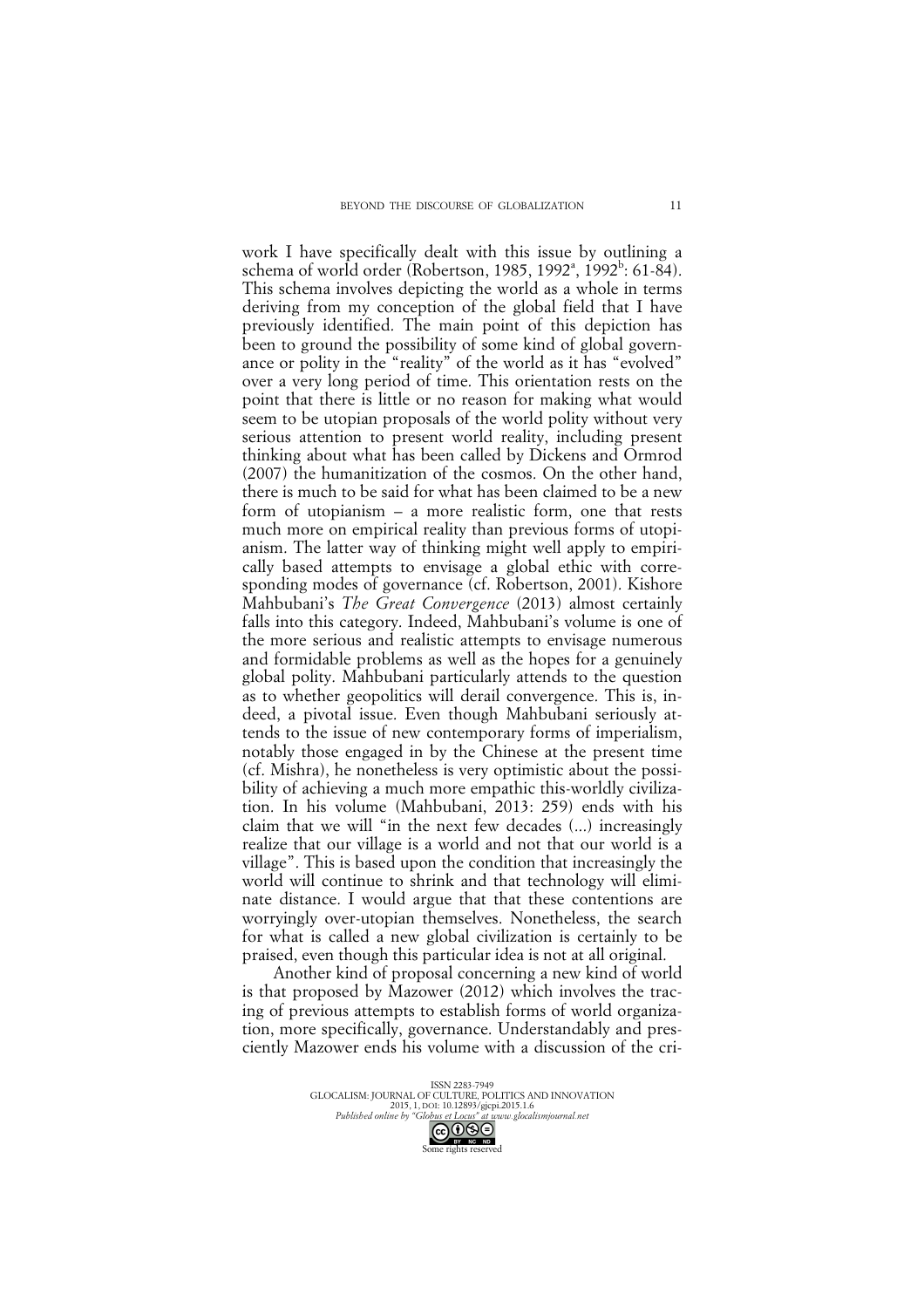sis in Europe. As Mazower's book was published in 2012 we can readily see that Europe, its allies, and its neighbours have drastically changed. I think here of such developments as a much more assertive Russia (under the authoritarian leadership of Putin), Russia's invasion of Ukraine, its annexation of Crimea and its ongoing threat to Baltic countries. Mazower's volume is much less utopian that of Mahbubani and pays considerable attention to international law (as opposed to ethics).

A particular item that is missing from most discussions of global governance is that there is a great deal of rhetoric about the end of the world, at least as we know it. The editors of this issue of "Glocalism" ask whether it is possible that there could be such a phenomena as a global constitutional law and the degree to which such might threaten or foster the development of the present forms of demographic rule. Even though there are many cross-cutting laws concerning such phenomena as the sea, the Arctic, the climate, space and so on I am not at all optimistic that we are in sight of an end to world conflicts, quite to the contrary. My argument in this regard is that there are many religious or religio-political movements – particularly at this time what is usually called ISIS (or Daesh). Specifically I am thinking of the fact that there are numerous movements all over the world that look at the possibility of a very violent end of the world with anticipation. This is a matter that has to be given much more attention than previously. We are presently engaged – or at least this is my hope – on an intellectual venture that will take the relation between religion and politics very seriously. Those who praise the end of religion are almost certainly wrong. Indeed, they may well be as guilty as any other group in leading us towards disaster. This is not by any means intended to praise, so to speak, all forms of religiosity. It is merely intended as a warning – a warning that neglect of religious violence as well as religions of peace is what I would describe as the most neglected topic of the hour. A much more pragmatic approach to these kind of questions has been advanced by Micklethwait and Wooldridge (2014) in their volume entitled *The Fourth Revolution: The Global Race to Reinvent the State*. This volume should be read in conjunction with the book by the same authors, *God is Back: How the Global Rise of Faith is Changing the World* (Micklethwait and Wooldridge, 2009).

It is clear from the foregoing that the contemporary claim of ISIS to install a global caliphate (Pankhurst, 2013) threatens the whole world with increasing violence, quite apart from

> ISSN 2283-7949 GLOCALISM: JOURNAL OF CULTURE, POLITICS AND INNOVATION 2015, 1, DOI: 10.12893/gjcpi.2015.1.6 *Published online by "Globus et Locus" at www.glocalismjournal.net*

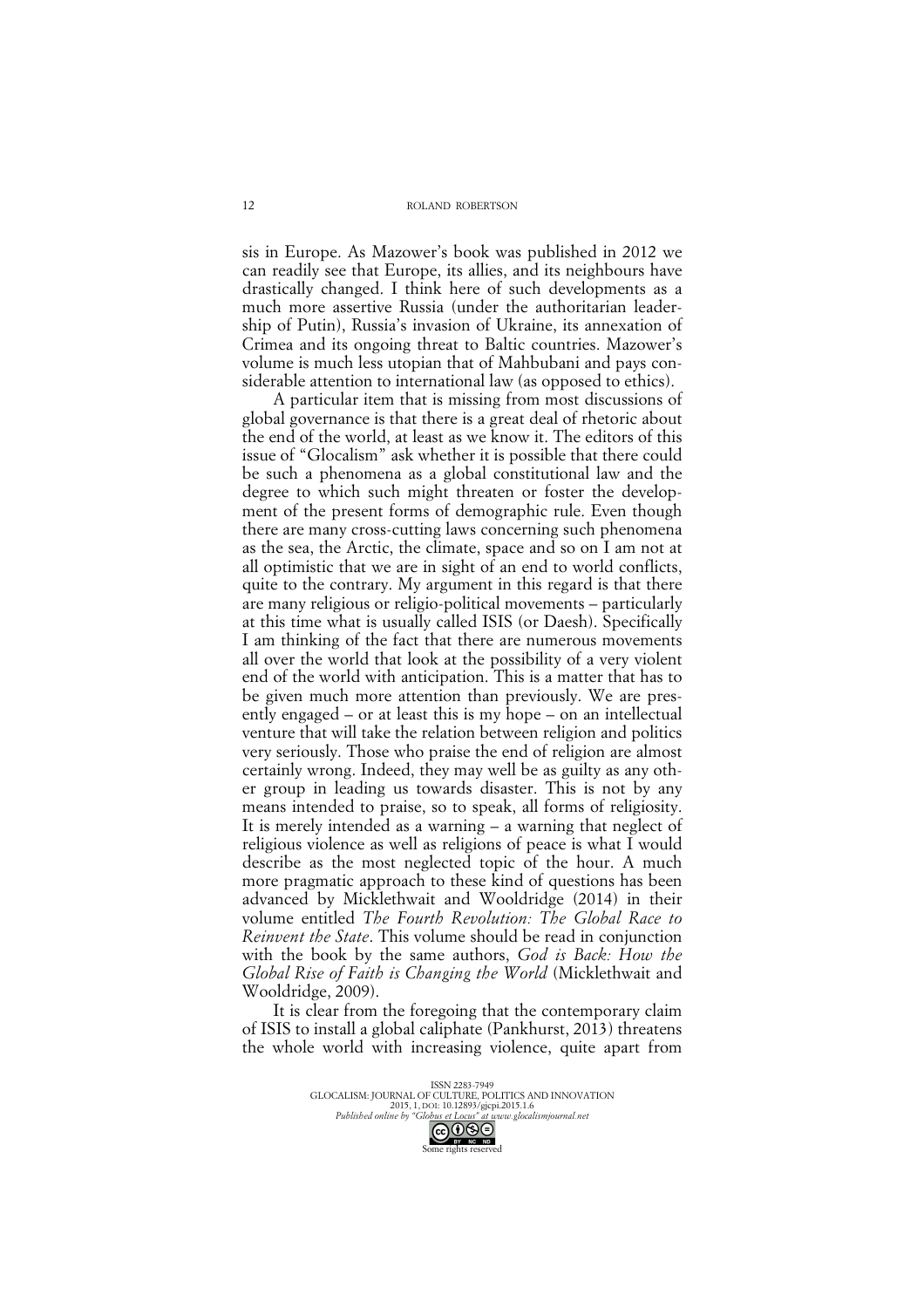new and aggressive forms of imperialism. To be sure there are oppositions to this – in fact *global* oppositions – as exemplified by the so-called Occupy movement that began in the USA but has not yet spread very widely. One should always remember that violence, particularly in the form of war (Barkawi, 2006), has almost always been concerned with claiming to be the *true* "definition" of the world and that the search for a viable and glocalized global imaginary (Steger, 2008) will undoubtedly continue. I believe that an adequately glocalized imaginary is our best hope in the face of the exponential increase in non-state actors, as well as the ongoing strength of the state; not to speak of the highly problematic strength of so-called multinational corporations.

#### **NOTES**

<sup>1</sup> This paper is based on a lecture given at the University of Milan on November 7, 2014.

### REFERENCES

A. Acharya (2014), *The End of American World Order* (Cambridge UK: Polity Press).

T. Barkawi (2006), *Globalization and War* (Lanham MD: Rowman & Littlefield).

R. Braidotti (2013), *The Posthuman* (Cambridge UK: Polity Press).

A. Coustenis and T. Encrenez (2013), *Life Beyond Earth* (New York: Cambridge University Press).

P. Dickens and J.S. Ormrod (2007), *Cosmic Society: Towards a Sociology of the Universe* (London: Routledge).

G.R. Evans (2014), *First Light: A History of Creation Myths from Gilgamesh to the God Particle* (London: I.B. Tauris).

A. Frank (2012), *About Time: From Sun Dials to Quantum Clocks, How the Cosmos Shapes Our Lives – And How We Shape the Cosmos* (New York: Free Press).

S. Fuller (2011), *Humanity 2.0: What it Means to be Human Past, Present and Future* (London: Palgrave Macmillan).

C. Geertz (1984), *Anti Anti-Relativism*, in "American Anthropologist", 82 (2).

K. Karatani (2014), *The Structure of World History: From Modes of Production to Modes of Exchange* (Durham and London: Duke University Press).

R. Luxemburg (1951), *The Accumulation of Capital* (London: Routledge and Kegan Paul).

T. Nagel (2012), *Mind and Cosmos: Why the Materialist Neo-Darwinian Conception of Nature Is Almost Certainly False* (Oxford: Oxford University Press).

K. Mahbubani (2013), *The Great Convergence: Asia, the West, and the Logic of One World* (New York: Public Affairs).

M. Mazower (2012), *Governing the World: The History of an Idea* (London: Penguin Books).

J. Micklethwait and A. Wooldridge (2009), *God is Back: How the Global Rise of Faith Is Changing the World* (London: Allen Lane).

J. Micklethwait and A. Wooldridge (2014), *The Fourth Revolution: The Global Race to Reinvent the State* (London: Allen Lane).

P. Mishra (2012), *From the Ruins of Empire: The Revolt Against the West and the Remaking of Asia* (London: Allen Lane).

## ISSN 2283-7949

GLOCALISM: JOURNAL OF CULTURE, POLITICS AND INNOVATION 2015, 1, DOI: 10.12893/gjcpi.2015.1.6<br>Published online by "Globus et Locus" at www.glocal *Published online by "Globus et Locus" at www.glocalismjournal.net*